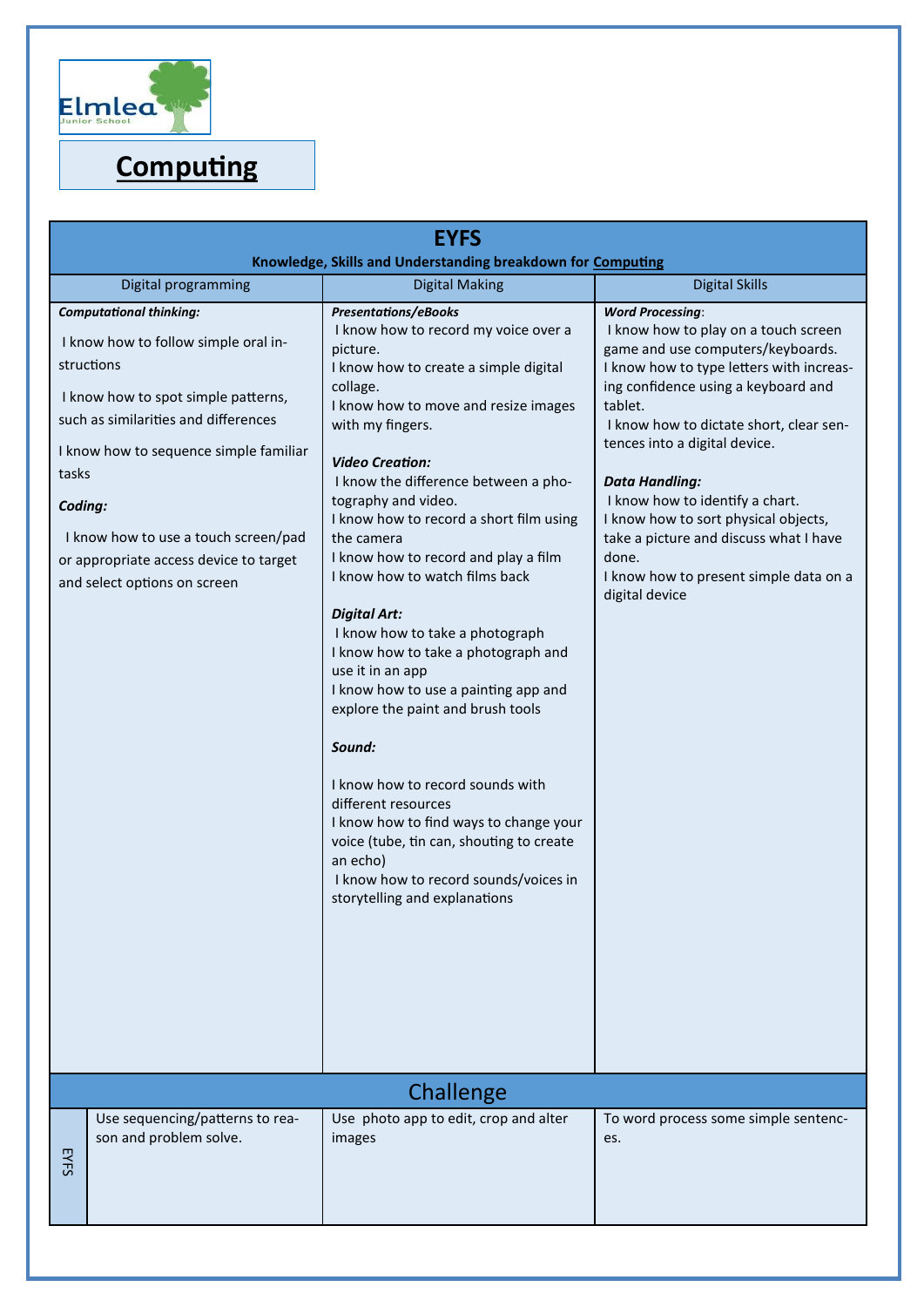

# **Computing**

| Year 1<br>Knowledge, Skills and Understanding breakdown for Computing                                                                                                                               |                                                                                                                                                                                                                                                                                                                                                                                                                                                                                                                                                                                                        |                                                                                                                                                                                                                                         |  |
|-----------------------------------------------------------------------------------------------------------------------------------------------------------------------------------------------------|--------------------------------------------------------------------------------------------------------------------------------------------------------------------------------------------------------------------------------------------------------------------------------------------------------------------------------------------------------------------------------------------------------------------------------------------------------------------------------------------------------------------------------------------------------------------------------------------------------|-----------------------------------------------------------------------------------------------------------------------------------------------------------------------------------------------------------------------------------------|--|
| Digital programming                                                                                                                                                                                 | <b>Digital Making</b>                                                                                                                                                                                                                                                                                                                                                                                                                                                                                                                                                                                  | <b>Digital Skills</b>                                                                                                                                                                                                                   |  |
| <b>Computational thinking:</b>                                                                                                                                                                      | <b>Presentations/eBooks</b>                                                                                                                                                                                                                                                                                                                                                                                                                                                                                                                                                                            | <b>Word Processing:</b>                                                                                                                                                                                                                 |  |
| I understand what algorithms are                                                                                                                                                                    | I know how to add labels to an image .<br>I know how to order images to create a                                                                                                                                                                                                                                                                                                                                                                                                                                                                                                                       | I know how to play on a touch screen<br>game and use computers/keyboards.                                                                                                                                                               |  |
| I know how to write simple algorithms                                                                                                                                                               | simple storyboard.<br>I know how to create a simple spider                                                                                                                                                                                                                                                                                                                                                                                                                                                                                                                                             | I know how to type letters with increas-<br>ing confidence using a keyboard and                                                                                                                                                         |  |
| I understand the sequence of algorithms<br>is important                                                                                                                                             | diagram.<br>I know how to sequence a series of<br>pictures to explain my understanding of                                                                                                                                                                                                                                                                                                                                                                                                                                                                                                              | tablet.<br>I know how to type simple words,<br>change fonts and resize lettering.                                                                                                                                                       |  |
| I know how to debug simple algorithms                                                                                                                                                               | a topic.                                                                                                                                                                                                                                                                                                                                                                                                                                                                                                                                                                                               | <b>Data Handling:</b><br>I know how to sort images or text into                                                                                                                                                                         |  |
| Coding:<br>I know how to create a simple program<br>on a digital device e.g. Bee Bot or tablet<br>I know how to use sequence in pro-<br>grams<br>I know how to locate and fix bugs in my<br>program | Animation:<br>I know how to animate a simple image<br>to speak in role<br>I know how to create a simple anima-<br>tion to tell a story including more than<br>one character<br>I know how to add filters and stickers<br>to enhance an animation of a character.<br>I know how to create an animation to<br>tell a story with more than one scene.<br>I know how to add my own pictures to<br>my story animation.<br><b>Video Creation:</b><br>I know how to record a film using the<br>camera app.<br>I know how to select images and record<br>a voiceover.<br>I know how to highlight and zoom into | two or more categories on a digital<br>device.<br>I know how to collect data on a topic.<br>I know how to create a tally chart and<br>pictogram.<br>I know how to record myself explaining<br>what I have done and what it shows<br>me. |  |
|                                                                                                                                                                                                     | images as I record.<br><b>Digital Art:</b><br>I know how to select and use tools to<br>create digital imagery - controlling the<br>pen and using the fill tool<br>I know how to edit a photo with simple<br>tools<br>I know how to use a paint/drawing app<br>to create a digital image<br>I know how to begin to cut out an im-<br>age to layer on another image                                                                                                                                                                                                                                      |                                                                                                                                                                                                                                         |  |
| Challenge                                                                                                                                                                                           |                                                                                                                                                                                                                                                                                                                                                                                                                                                                                                                                                                                                        |                                                                                                                                                                                                                                         |  |
| More challenging debugging exer-<br>cises<br>Year <sub>1</sub>                                                                                                                                      | Create an animation with images in-<br>cluded                                                                                                                                                                                                                                                                                                                                                                                                                                                                                                                                                          | Explainer videos in maths                                                                                                                                                                                                               |  |
|                                                                                                                                                                                                     |                                                                                                                                                                                                                                                                                                                                                                                                                                                                                                                                                                                                        |                                                                                                                                                                                                                                         |  |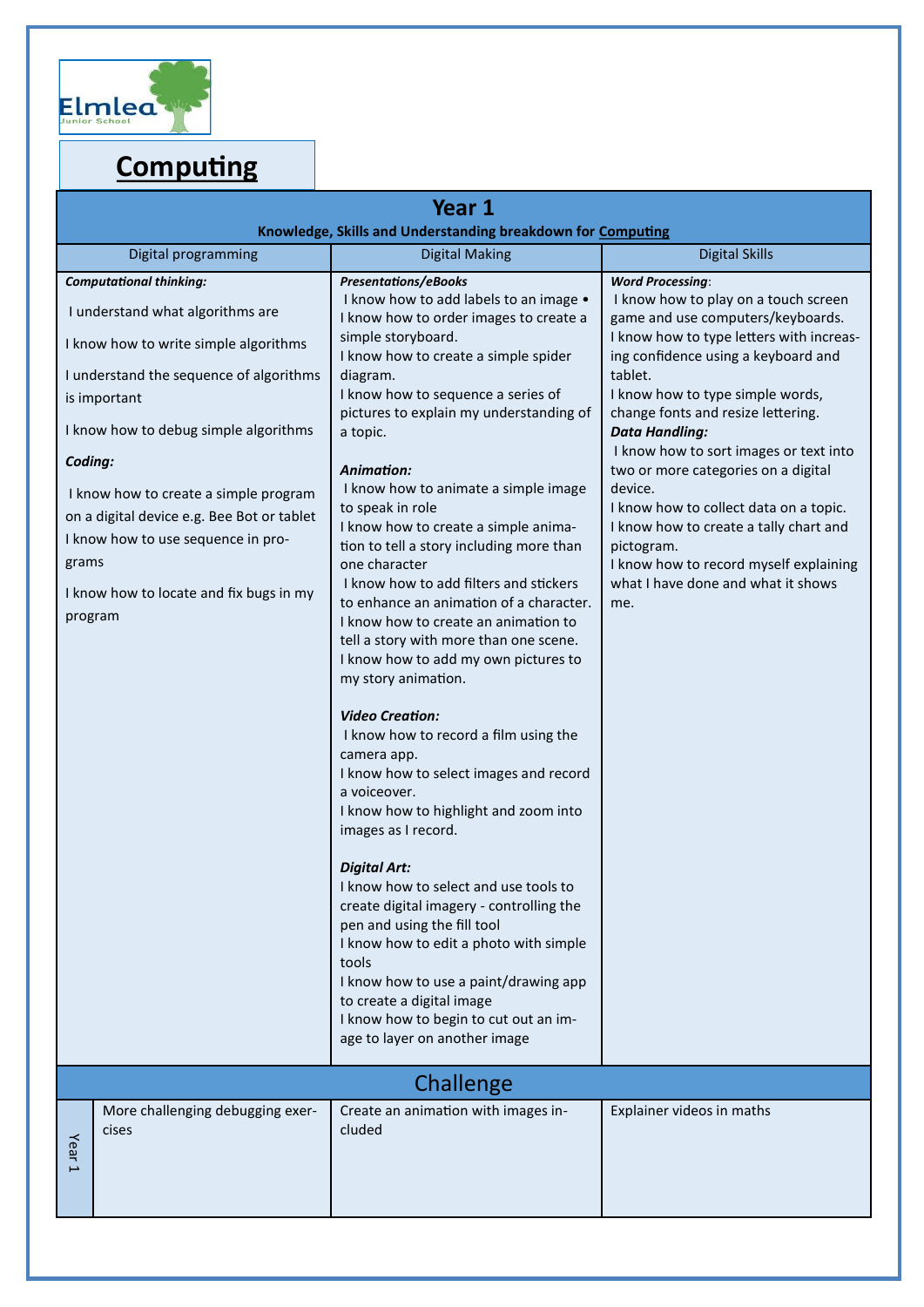

Term 1: Explorers-Arctic/Antarctic Term 2: Explorers-Rainforests

Term 3: Myths & Legends Term 4: Cities

**Computing** Term 5: Artists Term 6: Castles

| Year <sub>2</sub>                                                                                                                                                                                                                                                                                                              |                                                                                                                                                                                                                                                                                                                                                                                                                                                                                                                                                                                                                                                                                                                                                  |                                                                                                                                                                                                                                                                                                                                                                  |  |
|--------------------------------------------------------------------------------------------------------------------------------------------------------------------------------------------------------------------------------------------------------------------------------------------------------------------------------|--------------------------------------------------------------------------------------------------------------------------------------------------------------------------------------------------------------------------------------------------------------------------------------------------------------------------------------------------------------------------------------------------------------------------------------------------------------------------------------------------------------------------------------------------------------------------------------------------------------------------------------------------------------------------------------------------------------------------------------------------|------------------------------------------------------------------------------------------------------------------------------------------------------------------------------------------------------------------------------------------------------------------------------------------------------------------------------------------------------------------|--|
| Knowledge, Skills and Understanding breakdown for Computing<br><b>Digital Making</b><br><b>Digital Skills</b><br>Digital programming                                                                                                                                                                                           |                                                                                                                                                                                                                                                                                                                                                                                                                                                                                                                                                                                                                                                                                                                                                  |                                                                                                                                                                                                                                                                                                                                                                  |  |
| <b>Computational thinking:</b>                                                                                                                                                                                                                                                                                                 | <b>Presentations/eBooks</b>                                                                                                                                                                                                                                                                                                                                                                                                                                                                                                                                                                                                                                                                                                                      | <b>Word Processing:</b>                                                                                                                                                                                                                                                                                                                                          |  |
| I know how to write algorithms for eve-<br>ryday tasks.<br>I know how to use logical reasoning to<br>predict the outcome of algorithms<br>I understand decomposition is breaking<br>objects/processes down<br>I know how to debug algorithms                                                                                   | I know how to add voice labels to an<br>image.<br>I know how to add a voice recording to<br>a storyboard.<br>I know how to add speech bubbles to<br>an image to show what a character<br>thinks.<br>I know how to import images to a pro-<br>ject from the web and camera roll                                                                                                                                                                                                                                                                                                                                                                                                                                                                   | I can use the space bar only once be-<br>tween words and use touch to navigate<br>to words and letters to edit<br>I can copy and paste images and text<br>I can use caps locks for capital letters.<br>I can add images alongside text in a<br>word processed document.<br>I can dictate longer passages into a<br>digital device with accurate punctua-<br>tion |  |
| Coding:<br>I understand programs follow precise<br>instructions<br>I know how to create programs using<br>different digital devices E.g. Bee Bot or<br>ScratchJr on a tablet<br>I know how to debug programs of in-<br>creasing complexity<br>I know how to use logical reasoning to<br>predict the outcome of simple programs | Animation:<br>I know how to create multiple anima-<br>tions of an image and edit these to-<br>gether.<br>I know how to create a simple stop mo-<br>tion animation.<br>I know how to explain how an anima-<br>tion/flip book works<br><b>Video Creation:</b><br>I know how to write and record a script<br>using a teleprompter tool.<br>I know how to use tools to add effects<br>to a video<br>Sound:<br>I know how to create a sequence of<br>sounds (instruments, apps/software)<br>I know how to record my voice and add<br>different effects.<br>I know how to create a musical compo-<br>sition using software<br>I know how to record my own sound<br>effects.<br>I know how to record my voice over a<br>compositions to perform a song. | <b>Data Handling:</b><br>I know how to sort digital objects into a<br>range of charts such as Venn diagrams,<br>carroll diagrams and bar charts using<br>different apps and software.<br>I know how to orally record myself ex-<br>plaining what the data shows me.<br>I know how to create a branching data-<br>base using questions                            |  |
| Challenge                                                                                                                                                                                                                                                                                                                      |                                                                                                                                                                                                                                                                                                                                                                                                                                                                                                                                                                                                                                                                                                                                                  |                                                                                                                                                                                                                                                                                                                                                                  |  |
| Independently use algorithms to<br>solve problems such as mazes.<br>Year <sub>2</sub>                                                                                                                                                                                                                                          | Combine music/sounds into videos<br>linked to learning.                                                                                                                                                                                                                                                                                                                                                                                                                                                                                                                                                                                                                                                                                          | Present a written piece of work                                                                                                                                                                                                                                                                                                                                  |  |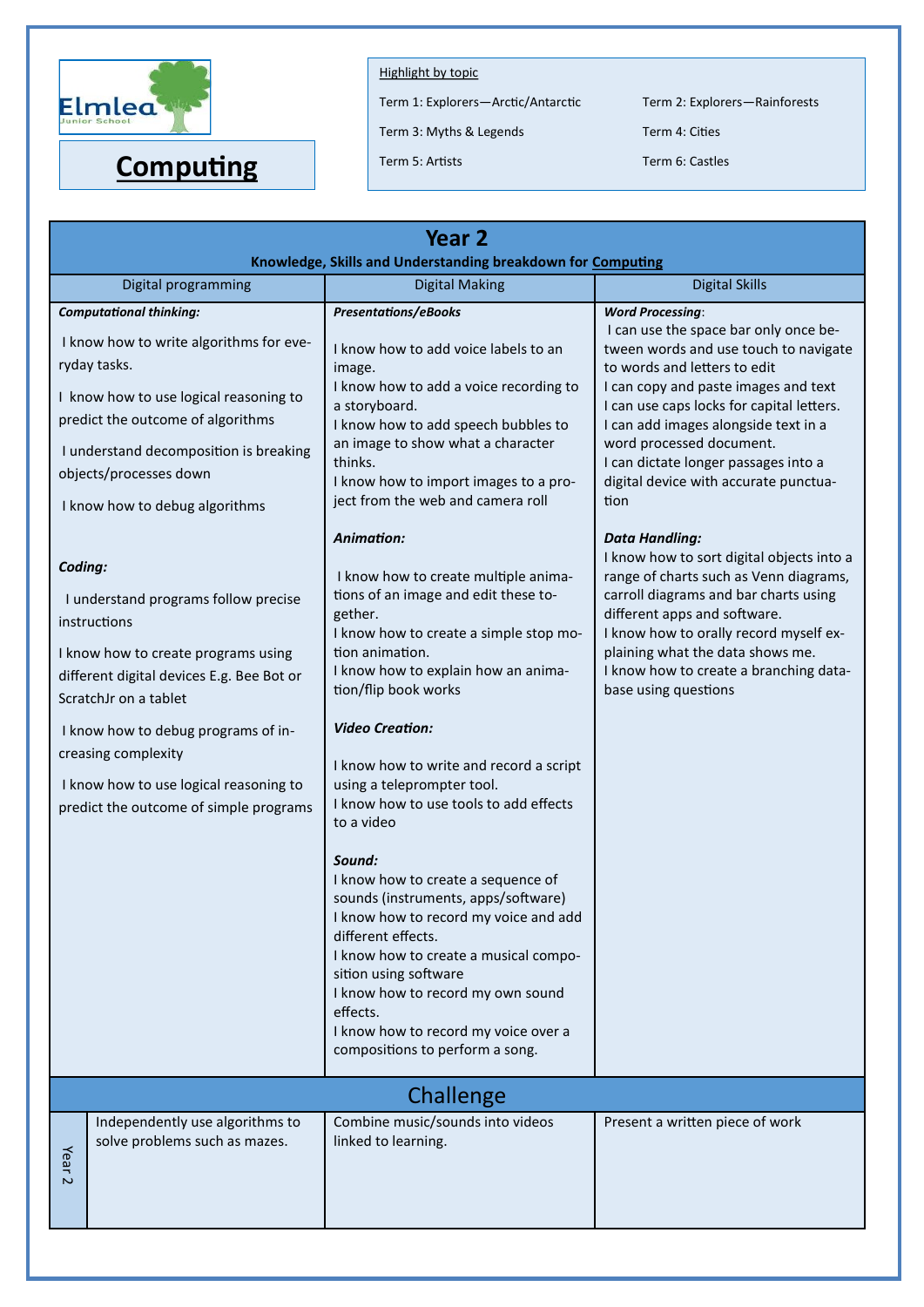

Year A Autumn - Tudors

Year A Spring – Around The World

Year A Summer – Think Local, Act Global **Computing** Year A Summer – Think Local, Act Global Year B Summer – They're Coming...

Highlight by topic

Year B Autumn – Ancient Egypt

Year B Spring - Splash

| Year <sub>3</sub><br>Knowledge, Skills and Understanding breakdown for Computing                                                                                                                                                                                                                                                                                                                                                                                                                                                                                                                                                                                                       |                                                                                                                                                                                                                                                                                                                                                                                                                                                                                                                                                                                                                                                                                                                                                                                                                                                                                            |                                                                                                                                                                                                                                                                                                                                                                                                                                                                                                                      |  |
|----------------------------------------------------------------------------------------------------------------------------------------------------------------------------------------------------------------------------------------------------------------------------------------------------------------------------------------------------------------------------------------------------------------------------------------------------------------------------------------------------------------------------------------------------------------------------------------------------------------------------------------------------------------------------------------|--------------------------------------------------------------------------------------------------------------------------------------------------------------------------------------------------------------------------------------------------------------------------------------------------------------------------------------------------------------------------------------------------------------------------------------------------------------------------------------------------------------------------------------------------------------------------------------------------------------------------------------------------------------------------------------------------------------------------------------------------------------------------------------------------------------------------------------------------------------------------------------------|----------------------------------------------------------------------------------------------------------------------------------------------------------------------------------------------------------------------------------------------------------------------------------------------------------------------------------------------------------------------------------------------------------------------------------------------------------------------------------------------------------------------|--|
| Digital programming                                                                                                                                                                                                                                                                                                                                                                                                                                                                                                                                                                                                                                                                    | <b>Digital Making</b>                                                                                                                                                                                                                                                                                                                                                                                                                                                                                                                                                                                                                                                                                                                                                                                                                                                                      | <b>Digital Skills</b>                                                                                                                                                                                                                                                                                                                                                                                                                                                                                                |  |
| <b>Computational thinking:</b><br>I can create algorithms for use when<br>programming<br>I can decompose tasks (such as anima-<br>tions) into separate steps to create an<br>algorithm<br>I understand abstraction is focusing on<br>important information<br>I can identify patterns in an algorithm<br>I can use repetition in algorithms<br>Coding:<br>I can design, create and write programs<br>that accomplish specific goals<br>I can use repetition in programs I can<br>work with various forms of input<br><b>Computer Networks:</b><br>I understand why computers are net-<br>worked<br>I understand the difference between<br>the Internet and the World Wide Web<br>(WWW) | <b>Presentations/eBooks</b><br>I can format text, edit audio and video<br>to create interactive presentations<br>I can create a simple web page.<br>I can create a simple mindmap /<br>timeline<br>Animation:<br>I can improve stop motion animation<br>clips with techniques like onion skin-<br>ning.<br>I can use animation tools in presenting<br>software to create simple animations.<br><b>Video Creation:</b><br>I can sequence clips of mixed media in<br>a timeline and record a voiceover<br>I can trim and cut film clips and add<br>titles and transitions<br>I can create my own movie trailer<br><b>Digital Art:</b><br>I can confidently take and manipulate<br>photos<br>I can create a digital image using a<br>range of tools, pens, brushes and<br>effects<br>I can enhance digital images and photo-<br>graphs<br>I can manipulate shapes to create digi-<br>tal art. | <b>Word Processing:</b><br>I can use index fingers on keyboard<br>home keys (f/j), use left fingers for a/ s/<br>d/f/g, and use right fingers for h/j/k/l<br>I can edit the style and effect of my text<br>and images to make my document<br>more engaging and eye-catching.<br>I can use formatting tools to improve<br>and organise text.<br><b>Data Handling:</b><br>I can create a sorting diagram and com-<br>plete a data handling activity with it<br>I can start to input simple data into a<br>spreadsheet. |  |
| Challenge                                                                                                                                                                                                                                                                                                                                                                                                                                                                                                                                                                                                                                                                              |                                                                                                                                                                                                                                                                                                                                                                                                                                                                                                                                                                                                                                                                                                                                                                                                                                                                                            |                                                                                                                                                                                                                                                                                                                                                                                                                                                                                                                      |  |
| To begin using simple selection in<br>algorithms<br>Year <sub>3</sub>                                                                                                                                                                                                                                                                                                                                                                                                                                                                                                                                                                                                                  | To understand the role of green screen                                                                                                                                                                                                                                                                                                                                                                                                                                                                                                                                                                                                                                                                                                                                                                                                                                                     | To create more complex data handling<br>projects.                                                                                                                                                                                                                                                                                                                                                                                                                                                                    |  |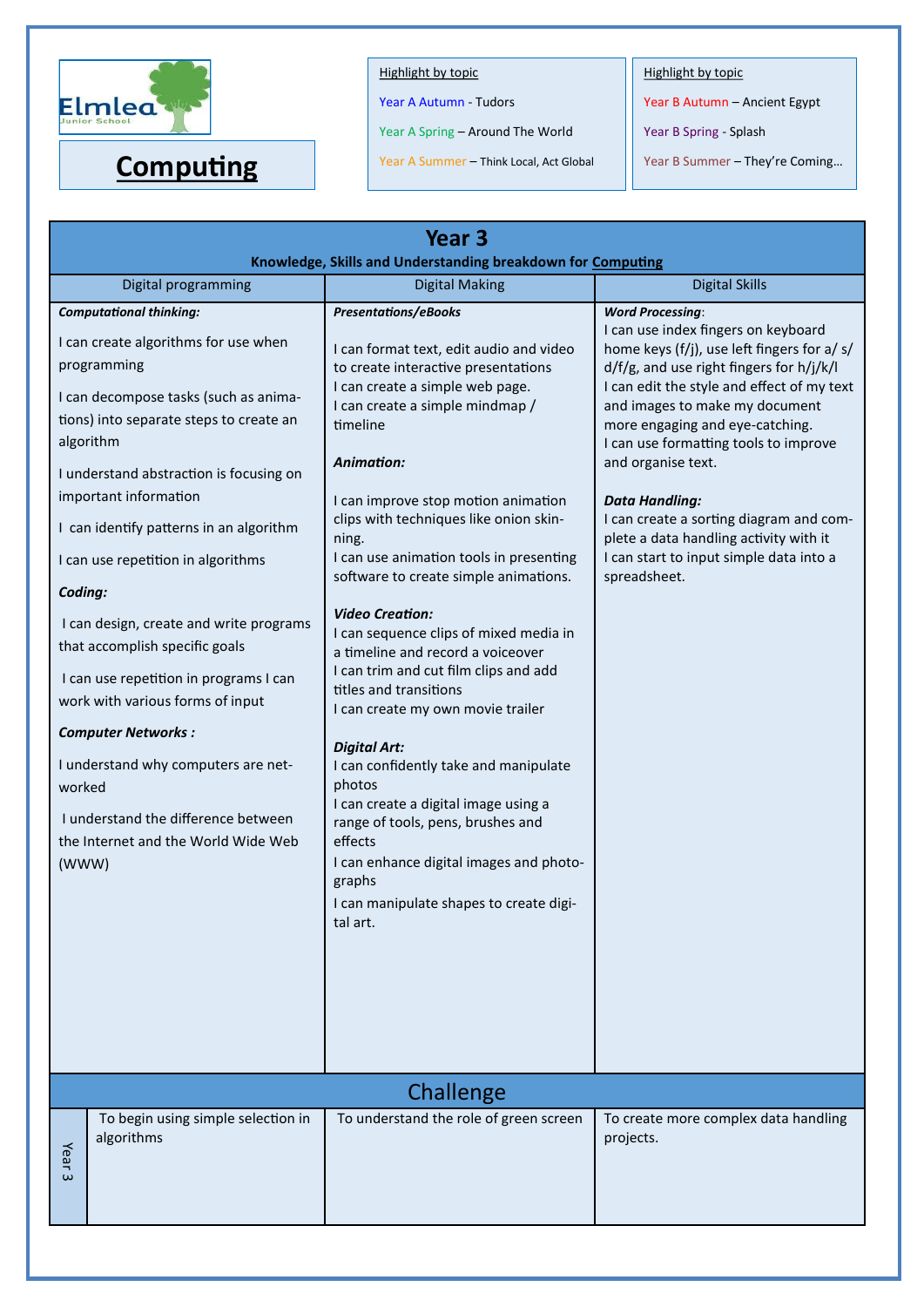

Year A Autumn - Tudors

Year A Spring – Around The World

Year A Summer – Think Local, Act Global **Computing** Year A Summer – Think Local, Act Global Year B Summer – They're Coming...

Highlight by topic

Year B Autumn – Ancient Egypt

Year B Spring - Splash

| Year 4<br>Knowledge, Skills and Understanding breakdown for Computing |                                                                                                                                                                                                                                                                                                                                                                                                                                                                                                                                                                                                                                                                                                               |                                                                                                                                                                                                                                                                                                                                                                                                                                                                                                                                                                                                                                                                                                                                                                                                                                                                                                                                                    |                                                                                                                                                                                                                                                                                                                                                                                                                                                                                                                                                                                                                   |
|-----------------------------------------------------------------------|---------------------------------------------------------------------------------------------------------------------------------------------------------------------------------------------------------------------------------------------------------------------------------------------------------------------------------------------------------------------------------------------------------------------------------------------------------------------------------------------------------------------------------------------------------------------------------------------------------------------------------------------------------------------------------------------------------------|----------------------------------------------------------------------------------------------------------------------------------------------------------------------------------------------------------------------------------------------------------------------------------------------------------------------------------------------------------------------------------------------------------------------------------------------------------------------------------------------------------------------------------------------------------------------------------------------------------------------------------------------------------------------------------------------------------------------------------------------------------------------------------------------------------------------------------------------------------------------------------------------------------------------------------------------------|-------------------------------------------------------------------------------------------------------------------------------------------------------------------------------------------------------------------------------------------------------------------------------------------------------------------------------------------------------------------------------------------------------------------------------------------------------------------------------------------------------------------------------------------------------------------------------------------------------------------|
|                                                                       | Digital programming                                                                                                                                                                                                                                                                                                                                                                                                                                                                                                                                                                                                                                                                                           | <b>Digital Making</b>                                                                                                                                                                                                                                                                                                                                                                                                                                                                                                                                                                                                                                                                                                                                                                                                                                                                                                                              | <b>Digital Skills</b>                                                                                                                                                                                                                                                                                                                                                                                                                                                                                                                                                                                             |
| Coding:<br>grams<br>the Internet                                      | <b>Computational thinking:</b><br>I can use abstraction to focus on what's<br>important in my design<br>I can write increasingly more precise<br>algorithms for use when programming.<br>I can use simple selection in algorithms<br>I can use logical reasoning to detect and<br>correct errors in programs<br>I can use simple selection in programs<br>I can work with various forms of output<br>I can use logical reasoning to systemati-<br>cally detect and correct errors in pro-<br><b>Computer Networks:</b><br>I understand that servers on the Inter-<br>net are located across the planet<br>I understand how email is sent across<br>I understand how the Internet enables<br>us to collaborate | Presentations/eBooks:<br>I can create projects that use hyperlinks<br>to increase interactivity<br>I can create an eBook with text, images<br>and sound<br>I can create a digital mindmap and in-<br>clude different media - sound and video<br><b>Animation:</b><br>I can make multiple animations and<br>edit them together for a longer video.<br>I can use line draw tool to create ani-<br>mations.<br><b>Video Creation:</b><br>I can add transitions, music and sound<br>effects to my films<br>I can add simple subtitles to a video<br>clip.<br>I can use green screen adding animated<br>backgrounds.<br>Sound:<br>I can create and edit purposeful compo-<br>sitions using music software to create<br>mood or a certain style<br>I can use live loops to create a song<br>Edit sound effects for a purpose.<br>Create a simple four chord song follow-<br>ing the correct rhythm.<br>I can record a radio broadcast or audio-<br>book. | <b>Word Processing:</b><br>I can combine digital images from<br>different sources, objects, and text to<br>make a final piece of a a variety of tasks<br>I can confidently and regularly use text<br>shortcuts to organise text<br>I can use font sizes appropriately for<br>audience and purpose.<br>I can use spell check and thesaurus<br>including through Siri and other AI<br>technology<br><b>Data Handling:</b><br>I can create my own online multiple<br>choice questionnaire.<br>I can input data into a spreadsheet and<br>export the data in a variety of ways<br>I understand how data is collected. |
| Challenge                                                             |                                                                                                                                                                                                                                                                                                                                                                                                                                                                                                                                                                                                                                                                                                               |                                                                                                                                                                                                                                                                                                                                                                                                                                                                                                                                                                                                                                                                                                                                                                                                                                                                                                                                                    |                                                                                                                                                                                                                                                                                                                                                                                                                                                                                                                                                                                                                   |
| Year 4                                                                | Begin introducing variables into<br>their work                                                                                                                                                                                                                                                                                                                                                                                                                                                                                                                                                                                                                                                                | Combine medias to demonstrate their<br>learning                                                                                                                                                                                                                                                                                                                                                                                                                                                                                                                                                                                                                                                                                                                                                                                                                                                                                                    | Start expanding the number of formu-<br>lae they can explore                                                                                                                                                                                                                                                                                                                                                                                                                                                                                                                                                      |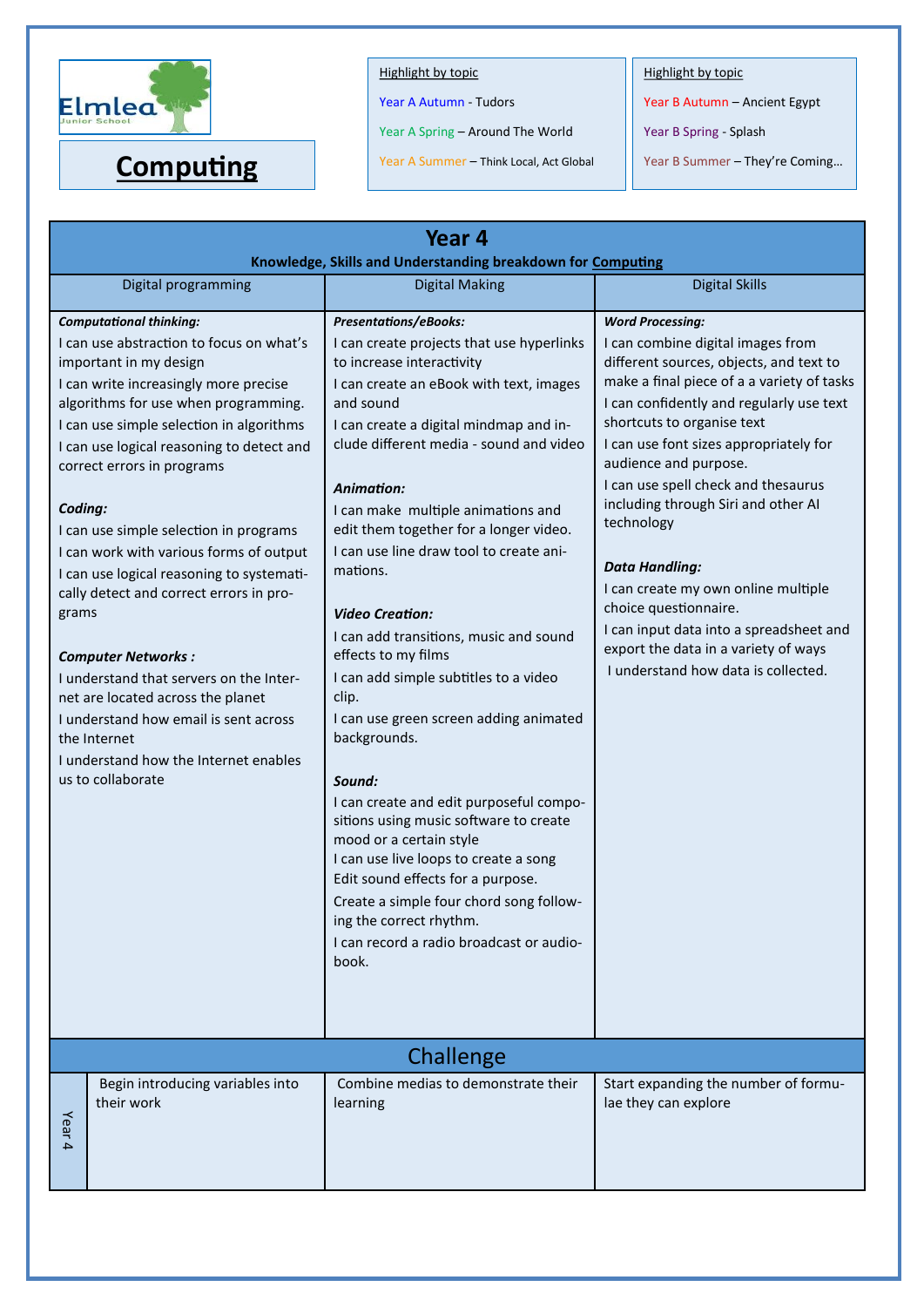

Year A Autumn - The Blitz

Year A Spring – Out Of This World

Year A Summer – Bristol

Highlight by topic

Year B Autumn – Eureka!

Year B Spring - On the Latin Side

**Computing** Year A Summer – Bristol Year B Summer – British Greats

| Year <sub>5</sub><br>Knowledge, Skills and Understanding breakdown for Computing                                                                                                                                                                  |                                                                                                                                                                                                                                                                                                                                                                                                                                                                                                       |                                                                                                                                                                                                                                                                                                                                                                                                                                                                                                                                                                                                                                                                                                                                                                                                                                                                                                                                                                                                                        |                                                                                                                                                                                                                                                                                                                                                                                                                                                                                |
|---------------------------------------------------------------------------------------------------------------------------------------------------------------------------------------------------------------------------------------------------|-------------------------------------------------------------------------------------------------------------------------------------------------------------------------------------------------------------------------------------------------------------------------------------------------------------------------------------------------------------------------------------------------------------------------------------------------------------------------------------------------------|------------------------------------------------------------------------------------------------------------------------------------------------------------------------------------------------------------------------------------------------------------------------------------------------------------------------------------------------------------------------------------------------------------------------------------------------------------------------------------------------------------------------------------------------------------------------------------------------------------------------------------------------------------------------------------------------------------------------------------------------------------------------------------------------------------------------------------------------------------------------------------------------------------------------------------------------------------------------------------------------------------------------|--------------------------------------------------------------------------------------------------------------------------------------------------------------------------------------------------------------------------------------------------------------------------------------------------------------------------------------------------------------------------------------------------------------------------------------------------------------------------------|
|                                                                                                                                                                                                                                                   | Digital programming                                                                                                                                                                                                                                                                                                                                                                                                                                                                                   | <b>Digital Making</b>                                                                                                                                                                                                                                                                                                                                                                                                                                                                                                                                                                                                                                                                                                                                                                                                                                                                                                                                                                                                  | <b>Digital Skills</b>                                                                                                                                                                                                                                                                                                                                                                                                                                                          |
| <b>Computational thinking:</b><br>them into smaller parts<br>correct errors in algorithms<br>rors<br>Coding:<br>mands<br>I can work with variables<br>simulate physical systems<br>rors<br><b>Computer Networks:</b><br>on the Internet<br>engine | I can solve problems by decomposing<br>I can recognise the need for conditions<br>in repetition within algorithms<br>I can use logical reasoning to detect and<br>I can evaluate my work and identify er-<br>I can use selection in programs<br>I can use conditions in repetition com-<br>I can create programs that control or<br>I can evaluate my work and identify er-<br>I understand how we view web pages<br>I use search technologies effectively<br>I know how pages are ranked in a search | <b>Presentations/eBooks:</b><br>I can collaborate with peers using<br>presentation tools<br>I can create and export an interactive<br>presentation including a variety of me-<br>dia, animations, transitions and other<br>effects<br>I can create an interactive guide to a<br>image by embedding digital content<br>Animation:<br>I can combine different animations to<br>create a scene like an interview.<br>I can add green screen effects to a stop<br>motion animation<br><b>Video Creation:</b><br>I can use cutaway and split screen tools<br>in a movie.<br>I can evaluate the best video tools to<br>best explain my understanding<br>I can further improve green screen clips<br>using crop and resize and explore more<br>creative ways to use the tool<br><b>Digital Art:</b><br>I can make a digital photo using camera<br>settings<br>I can enhance digital photos and images<br>using a variety of tools<br>I can link and explain how to Photoshop<br>images and how this is used in the me-<br>dia | <b>Word Processing:</b><br>I can start to apply hyperlinks<br>I can import sounds to accompany and<br>enhance the text in my document<br>I can organise and reorganise text on<br>screen to suit a purpose<br><b>Data Handling:</b><br>I can create an online questionnaire<br>and analyse the results<br>I can use simple formulae to solve cal-<br>culations including =sum and other<br>statistical functions<br>I can edit and format different cells in a<br>spreadsheet. |
| Challenge                                                                                                                                                                                                                                         |                                                                                                                                                                                                                                                                                                                                                                                                                                                                                                       |                                                                                                                                                                                                                                                                                                                                                                                                                                                                                                                                                                                                                                                                                                                                                                                                                                                                                                                                                                                                                        |                                                                                                                                                                                                                                                                                                                                                                                                                                                                                |
| gramming<br>Year<br>UП                                                                                                                                                                                                                            | Explore procedures within pro-                                                                                                                                                                                                                                                                                                                                                                                                                                                                        | Develop their own musical composi-<br>tion                                                                                                                                                                                                                                                                                                                                                                                                                                                                                                                                                                                                                                                                                                                                                                                                                                                                                                                                                                             | Make links with learning in maths                                                                                                                                                                                                                                                                                                                                                                                                                                              |